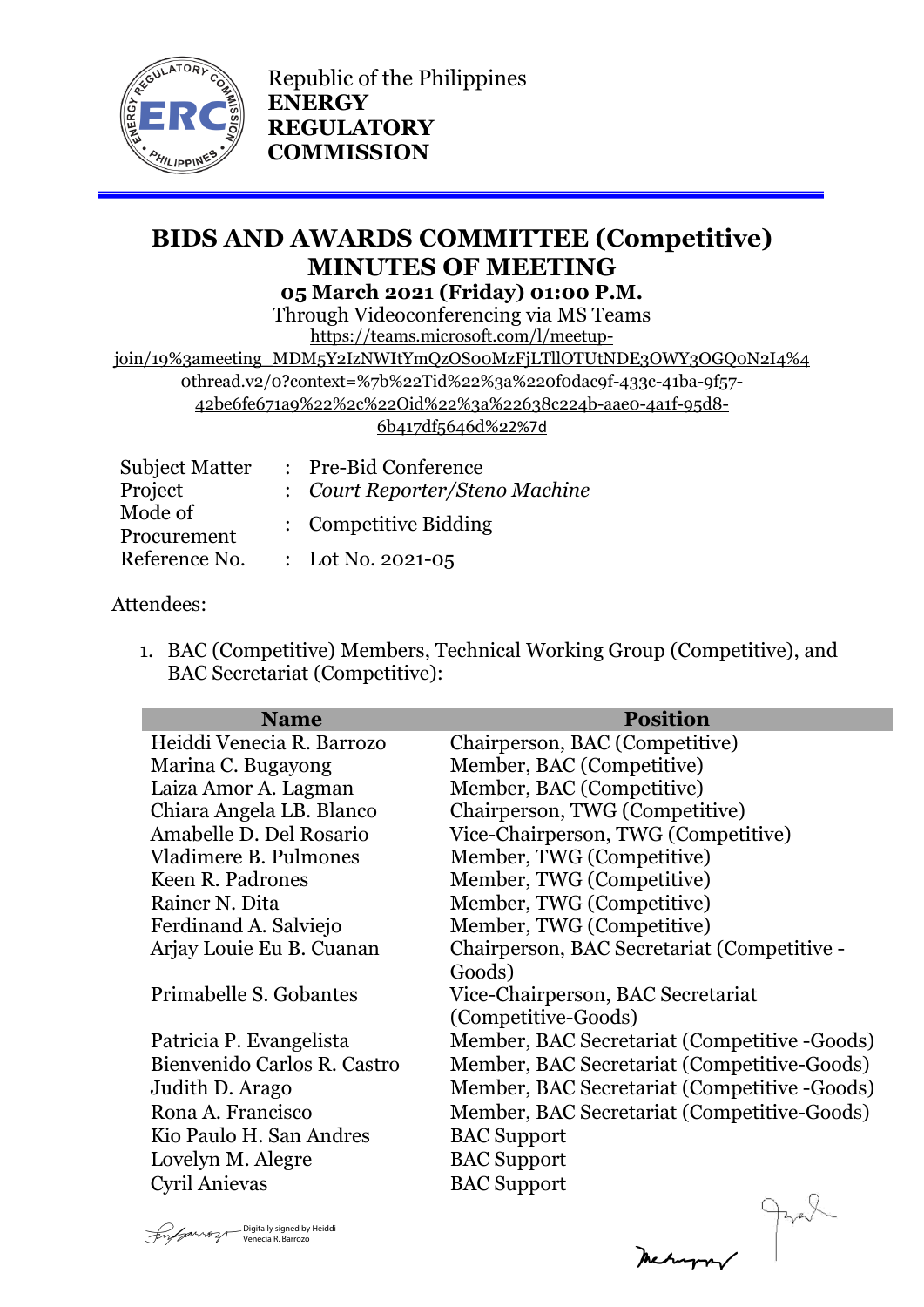2. End-User:

| <b>Name</b>              | <b>Position/Service</b>                 |
|--------------------------|-----------------------------------------|
| Soccoro Lalaine A. Negad | Legal Assistant II, Legal Service (LS)  |
|                          |                                         |
| 3. Prospective Bidders:  |                                         |
|                          |                                         |
| <b>Name</b>              | <b>Company/Organization</b>             |
| Christina Lachica        | Pacific Office Solutions Inc. (Pacific) |

**I. Call to Order**

The Pre-Bid Conference for the *Procurement of Court Reporter/Steno Machine* with an Approved Budget for the Contract (ABC) of One Million Six Hundred Sixty-Four Thousand Five Hundred Pesos (PhP1,664,500.00), was called to order at twelve minutes past one o'clock in the afternoon (01:12 P.M.) through videoconferencing via MS Teams, with BAC (Competitive) Chairperson Heiddi Venecia R. Barrozo as the presiding officer.

## **II. Determination of Quorum**

The BAC Secretariat (Competitive–Goods) Chairperson, Atty. Arjay B. Cuanan, confirmed the presence of a quorum with the attendance of BAC (Competitive) Chairperson Barrozo, BAC (Competitive) Members Marina C. Bugayong and Laiza Amor A. Lagman. After having established the required quorum, the BAC Secretariat (Competitive-Goods) Chairperson likewise acknowledged the presence of the Technical Working Group (Competitive-Goods), BAC Secretariat (Competitive-Goods), support staff, as well as the representative from the end-user and the prospective bidder. Invitations to observe the Pre-Bid Conference were sent to the Bishops-Businessmen's Conference for Human Development (BBC), Commission on Audit (COA), Philippine Chamber of Commerce and Industry (PCCI), and Transparency Accountability Network (TAN). However, despite the said invitations, none of the invited observers attended or manifested their intention to join the scheduled meeting.

#### **III. Proceedings**

BAC (Competitive) Chairperson Barrozo asked BAC Secretariat (Competitive-Goods) Chairperson Cuanan to show on screen the Terms of Reference (TOR) of the project and briefly went over the salient features thereof such as the a) specifications, b) approved budget for the contract, c) schedule of delivery, and d) warranty.

**Minutes of the Meeting: Pre-Bid Conference for the** *Procurement of Court Reporter/Steno Machine 2*

ally signed by Heiddi ria R. Barrozo

Medurary Prot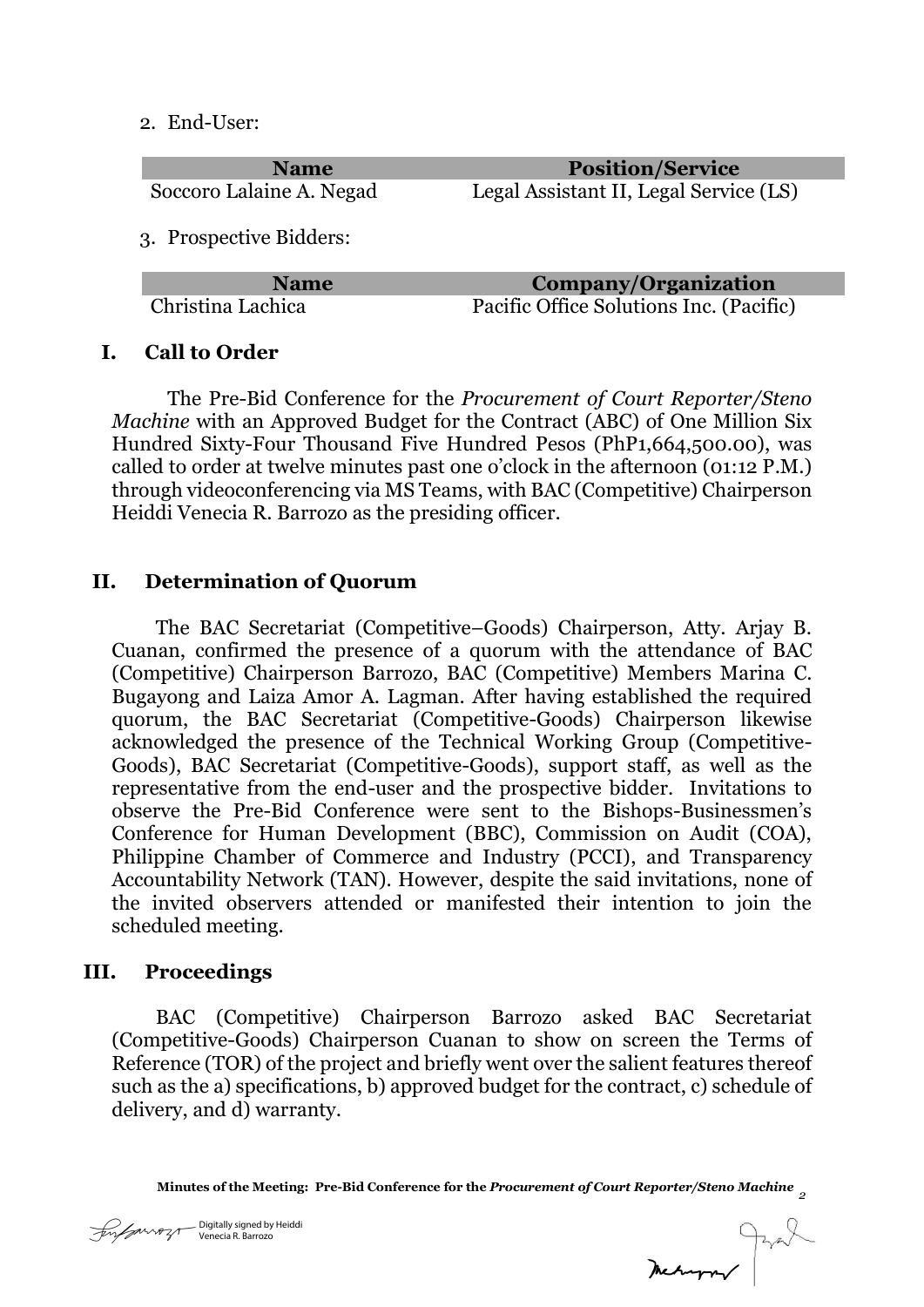## **IV. Question and Answers**

- 1. Ms. Christina Lachica from Pacific Office Solutions Inc. (Pacific) asked if they may be provided with the specifications of the laptop and desktop to be used in the installation of the software to be procured in order to determine if the said laptop or desktop would be able to meet the minimum system requirements of the said software. She also asked if their technical team could check the specifications of the laptops and desktops before the deadline of submission of bids.
	- Ms. Lalaine Negad, a representative from the Legal Service answered that most of the stenographers in their service uses Acer branded computers. As for the specifications, she stated that the Planning and Public Information Service (PPIS) is in a better position to answer the question. She added that she was not aware that there is a system requirement for the installation of the software.
	- Ms. Negad confirmed the possibility of inspecting the laptops and desktops, and asked when the prospective bidder would want to schedule the said inspection.
	- When asked by the BAC (Competitive) Chairperson on whether the BAC Secretariat (Competitive-Goods) can facilitate the scheduling of the requested inspection, the BAC Secretariat (Competitive-Goods) Chairperson answered that they will coordinate with the end-user regarding the schedule and the building administration as to the relevant health protocols.
	- TWG (Competitive) Chairperson, Atty. Chiara Angela LB. Blanco, suggested that instead of an actual or physical inspection, the ERC in-house technician can already check the technical specifications of the laptops or desktops and furnish the said specs list to the prospective bidder.
- 2. Ms. Lachica asked if they will be required to present the actual equipment during the conduct of the post -qualification.
	- TWG (Competitive) Chairperson Blanco answered that the equipment or item should be presented during the postqualification if it can easily be brought.
	- Ms. Lachica clarified that the demo unit which they have on hand is actually different from the actual unit which will be delivered to the end-user. The latter shall be imported from the United States and, therefore, may not arrive on time for said post-qualification.

**Minutes of the Meeting: Pre-Bid Conference for the** *Procurement of Court Reporter/Steno Machine 3*

Meturn Just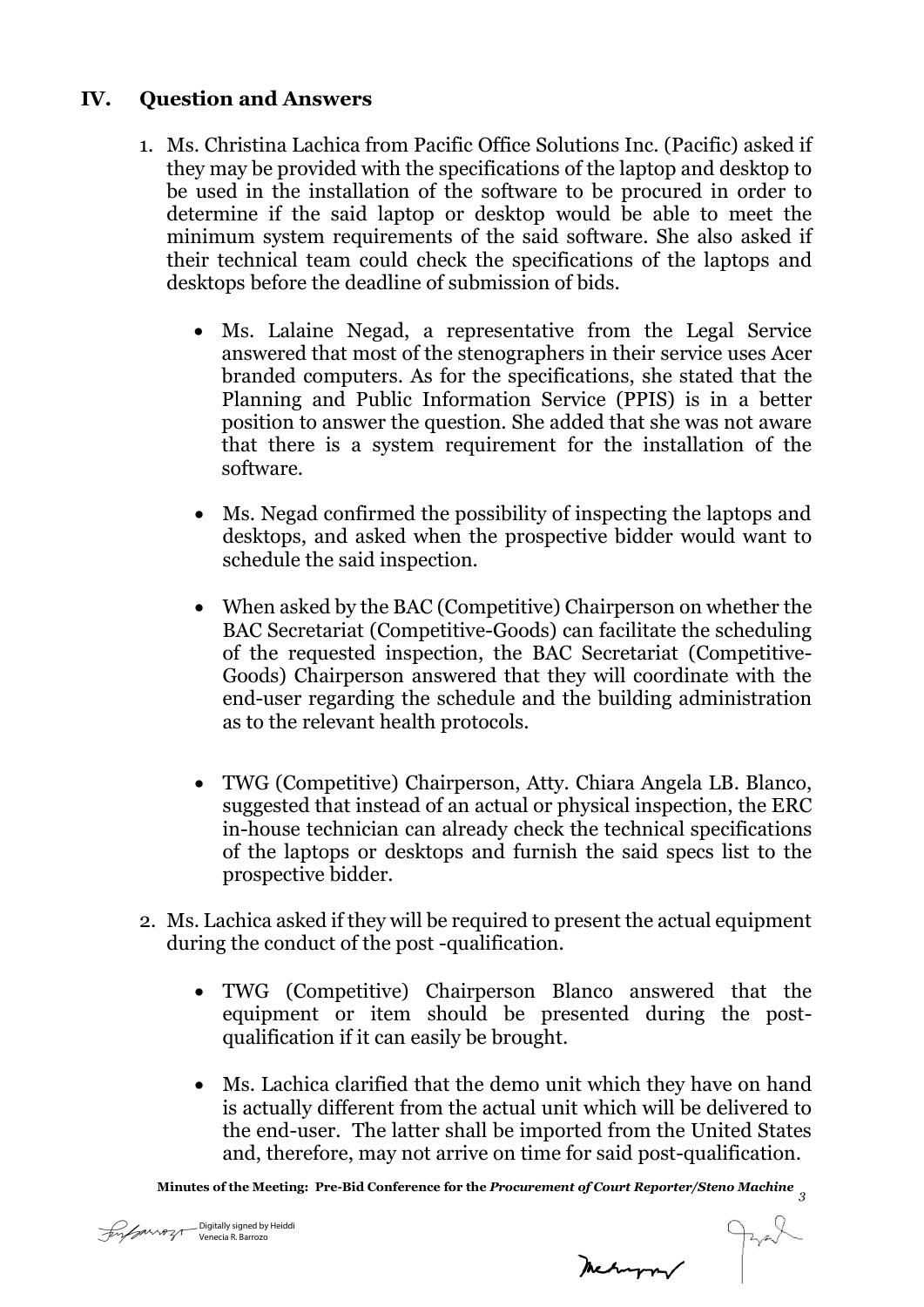- Given the said explanation from the prospective bidder, TWG Chairperson Blanco clarified that there is no need to bring the demo unit.
- BAC (Competitive) Chairperson Barrozo added that in case the actual unit will not be presented during the post-qualification, the Technical Property Inspection Committee (TPIC) of the ERC shall conduct the inspection and testing of the equipment prior to acceptance.

The BAC (Competitive) Chairperson reminded the prospective bidders about the following timeline: a) deadline for the submission of request for clarifications on 08 March 2021; b) deadline for the submission of bids on 19 March 2021 at twelve noon (12:00 P.M.); c) bid opening on the same day at one o'clock in the afternoon (01:00 P.M.); and d) bid evaluation also on the same day at two o'clock in the afternoon (2:00 P.M.).

The BAC (Competitive) Chairperson also reminded the prospective bidders of the following:

- The ERC BAC (Competitive) requests that bidders should bring the original copies of the documents submitted during the opening of the bids for comparison purposes;
- For downloading of the documents and bidding forms, the link to the ERC and GPPB websites are provided in item 12 of the Invitation to Bid (ITB);
- The use of revised template provided by the GPPB particularly the updated version of the Omnibus Sworn Statement (OSS);
- Compliance with the 2004 Rules on Notarial Practice, as amended, in relation to the acceptable competent evidence of identity;
- Checklist of the Technical and Financial Documents may be found on page 33 and 34 of the PBD; and
- Compliance with Section 25, Rule VIII of the 2016 R-IRR of RA 9184 in so far as the submission of bids in two (2) separate sealed bid envelopes containing the technical and financial component.

*(Remainder of page left intentionally blank)*

**Minutes of the Meeting: Pre-Bid Conference for the** *Procurement of Court Reporter/Steno Machine 4*

Digitally signed by Heiddi Venecia R. Barrozo

Meanpor Jane